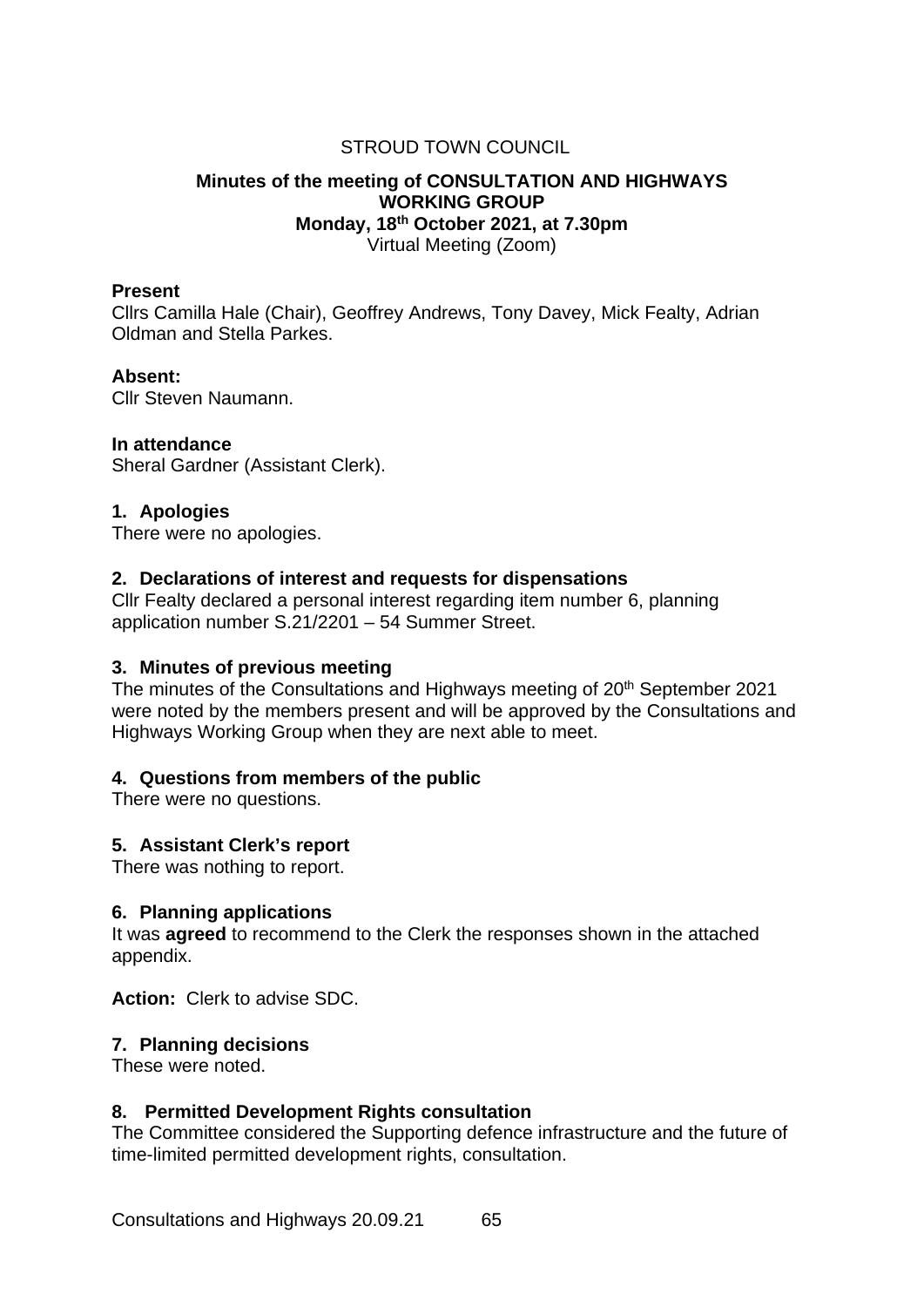It was **agreed** that from a Stroud point of view Stroud Town Council would want to support the legislation becoming permanent. This would allow local authorities to make their own decisions.

It was further **agreed** to give delegated powers to the Clerk to complete the consultation online in consultation with the Chair.

# **9. Adoption of the Stonehouse to Nailsworth and Dudbridge to Stroud Cycleways as a Public Highway**

It was noted that Rodborough Parish Council have passed a motion to support the adoption the Stonehouse to Nailsworth and the Dudbridge to Stroud Cycleways as a Public Highway.

The meeting closed at 9.00pm

Chair ……………………………..

Date ………………………………